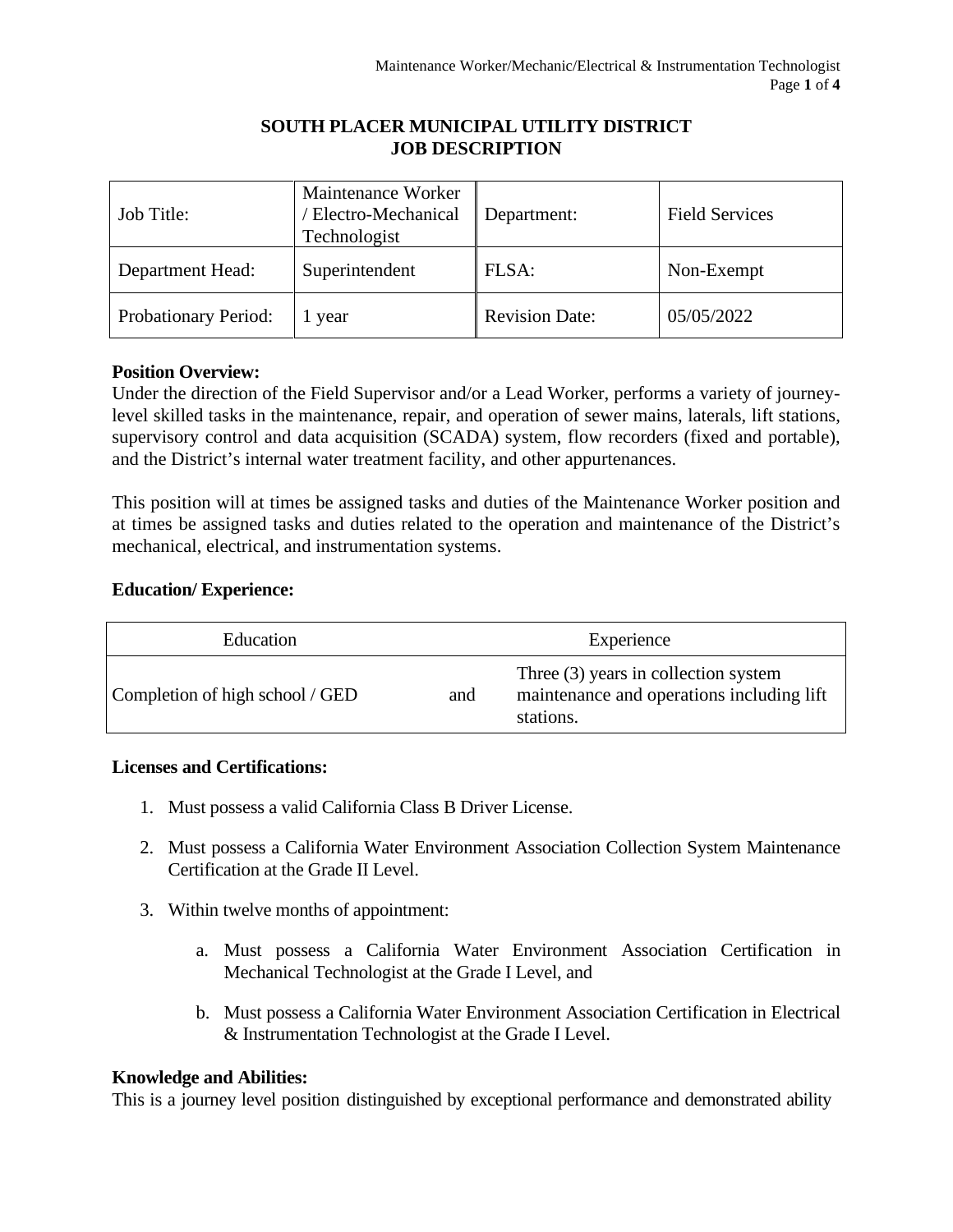to work independently, with minimal supervision. Incumbent performs the duties of On-Call Supervisor for customer service calls. Incumbent is expected to demonstrate continuous improvement and the ability to perform all duties with little supervision. This position is normally filled by promotion from the Maintenance Worker position.

### Knowledge of:

- 1. Safe work practices as defined by Cal-OSHA.
- 2. District Standard Specifications and Improvement Standards for Sanitary Sewers.
- 3. Concept of teamwork; building positive working relationships.
- 4. Public relations and customer service.
- 5. Maintenance, operation, and repair activities related to sewer collection systems.
- 6. District policies and procedures and regulations related to sewer collection systems.
- 7. Materials, methods, practices, technology equipment and tools used in sewer system construction, maintenance, repair, and administration activities.
- 8. The District's Mission, Vision, and Core Values.
- 9. Methods, tools, materials, and equipment used in the maintenance, construction, repair, and operation of complex mechanical equipment, such as pumps, motors, and hydraulic and pneumatic systems.
- 10. Concept and use of a SCADA with respect to a sewer collection system and lift stations.

### Ability to:

- 1. Perform the duties of the Maintenance Worker II position.
- 2. Enforce the District's standards and specifications, sewer code, rules, regulations, and ordinances.
- 3. Read and interpret maps and engineering drawings of sewer facilities.
- 4. Troubleshoot and repair complex mechanical equipment.
- 5. Use and care for precision tools.
- 6. Perform operational checks, inspection, repair, removal, installation, scheduled maintenance of industrial wastewater mechanical and electrical equipment such as pumps, motors, controls, and other lift station appurtenances.
- 7. Remove, install, operate, and maintain flow measuring devices.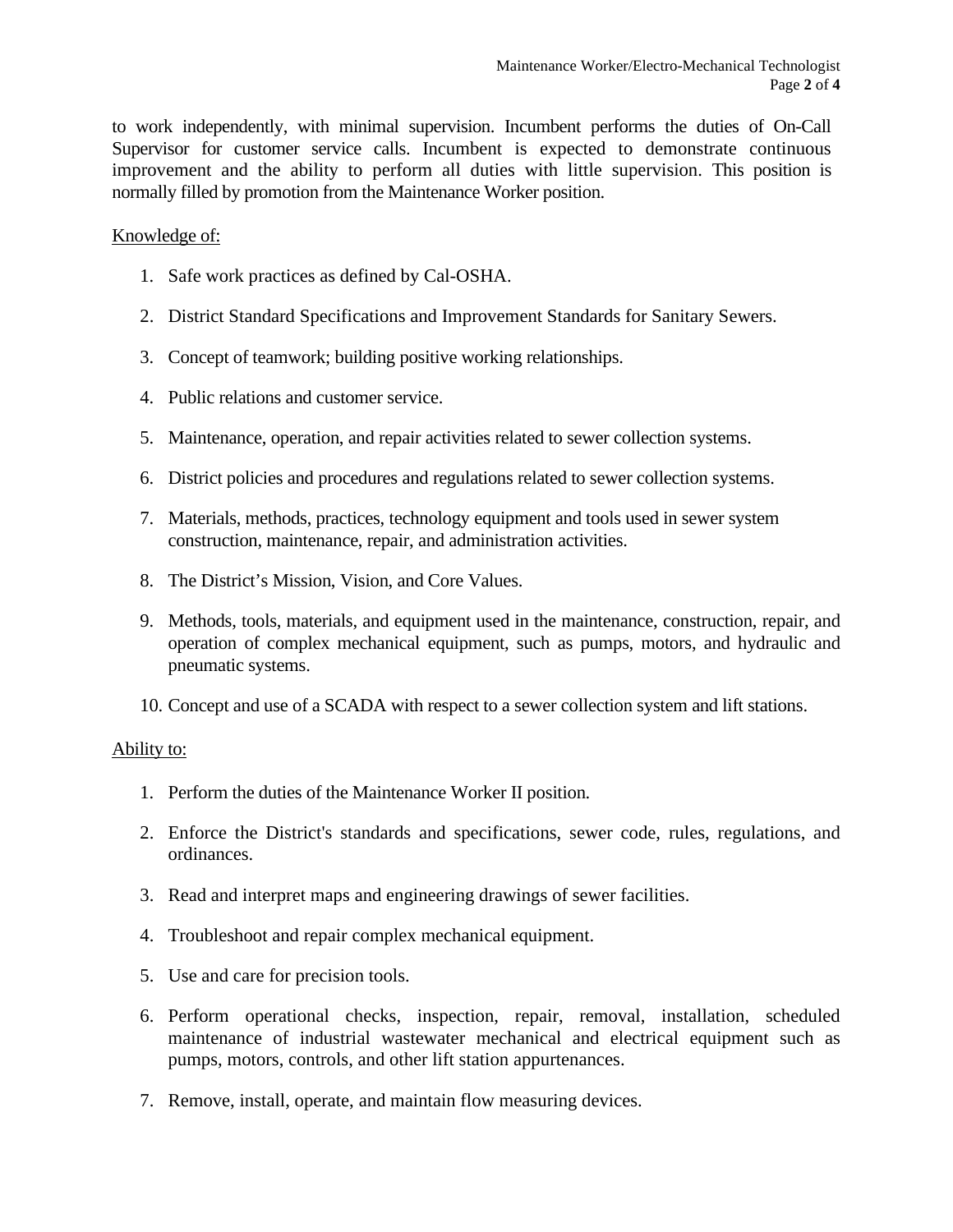- 8. Operate heavy equipment such as portable generators, portable pumps, various types of cranes, Class A and/or Class B license vehicles, and other mobile equipment.
- 9. Implement quality control measures to ensure records are accurate and complete.
- 10. Use a desktop and tablet computers to enter and retrieve information related to work assignments, time and attendance data and record- keeping.
- 11. Use modern office equipment and software, such as the use of common word processing, spreadsheet, database applications, computerized maintenance management software, and supervisory control and data acquisition (SCADA) software.
- 12. Establish and maintain effective working relationships with co-workers and those contacted during work.
- 13. Serve as On-Call Supervisor:
	- a. Must reside within 30 miles of District Corporation Yard, and
	- b. Must be able to respond and arrive at Corp. Yard within 30 minutes of notice.
- 14. Work overtime after business hours, on weekends and holidays, when requested.

### **Physical Demands and Work Environment:**

The physical demands described here are representative of those that must be met by an employee to successfully perform the essential functions of this job. Reasonable accommodations may be made to enable individuals with disabilities to perform the essential functions. Employees must have the ability to safely perform the necessary functions of the position with reasonable accommodations unless such accommodation is impracticable or otherwise presents a safety hazard for other employees or the general public.

### Specific Physical Requirements to Perform Duties:

- a. Capable of meeting the basic job duties as defined in Physical Demand Assessment PD-105.
- b. Stand, walk, reach with hands and arms, stoop, or kneel.
- c. Must be able to drive utility truck and commercial vehicles.
- d. Sit while driving or operating equipment.
- e. Sit at a computer workstation for extended periods of time and occasionally climb a flight of stairs.
- f. Perform simple and power grasping, pushing pulling, and fine manipulation.
- g. Bend and twist to adjust equipment.